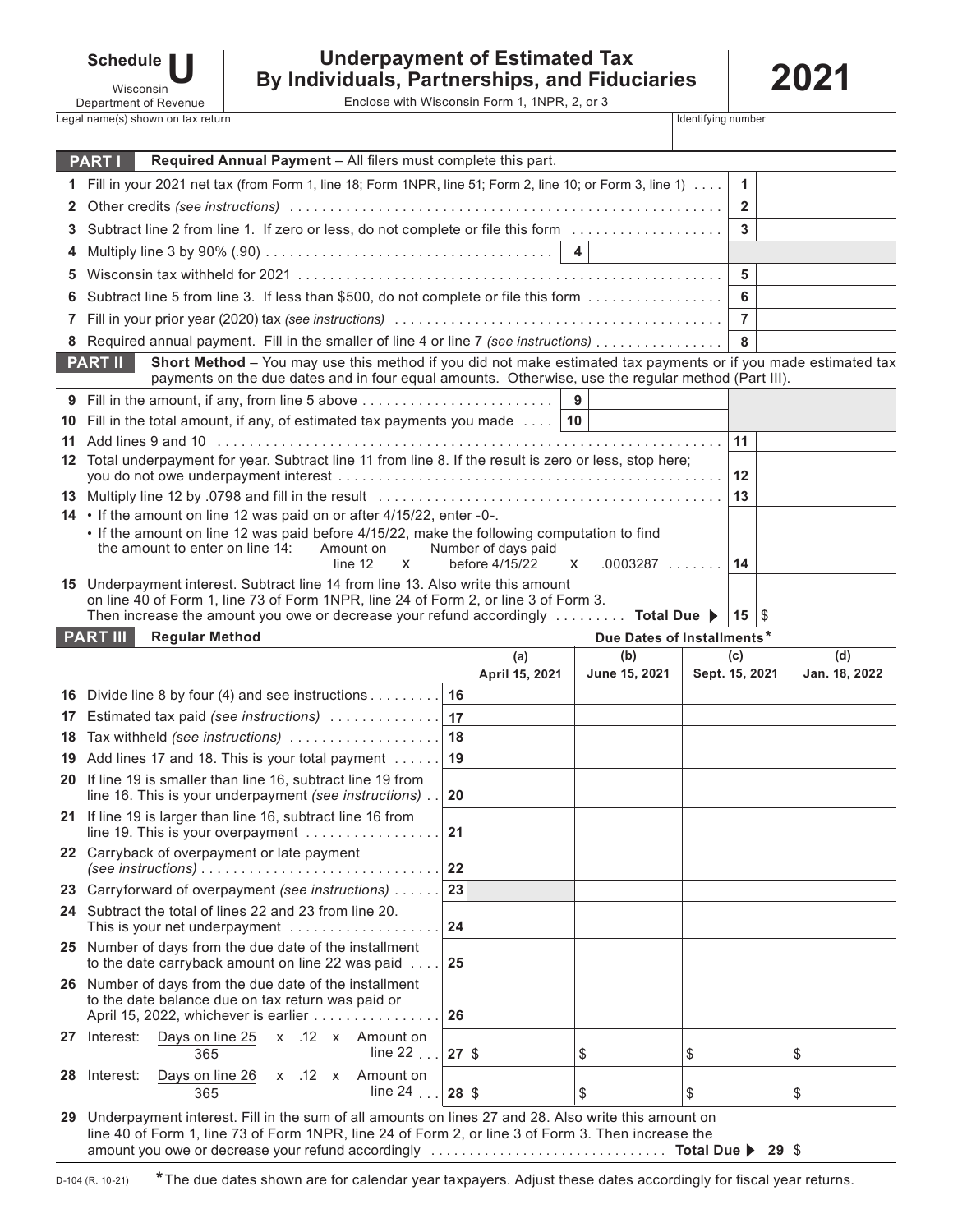Legal name(s) shown on tax return **Identifying number** Identifying number

**PART IV Annualized Income Installment Method Worksheet** – Complete lines 30 through 50 only if computing installments using annualized income installment method.

(**Caution**: Complete one column through line 50 before completing the next column.)

| (Estates and trusts, do not use the period ending dates shown to the right.<br>Instead, substitute the following: 2/28/21, 4/30/21, 7/31/21, and 11/30/21.) |                 | $1/1/21$ to<br>3/31/21 | 1/1/21 to<br>5/31/21 | $1/1/21$ to<br>8/31/21 | $1/1/21$ to<br>12/31/21 |
|-------------------------------------------------------------------------------------------------------------------------------------------------------------|-----------------|------------------------|----------------------|------------------------|-------------------------|
| 30 Fill in your Wisconsin income for each period shown                                                                                                      | 30              |                        |                      |                        |                         |
| 31 Annualization amounts. (Estates and trusts, do not use amounts<br>shown to the right. Instead, use 6, 3, 1.71429, and 1.09091.)                          | 31              | 4                      | 2.4                  | 1.5                    | 1                       |
| 32 Annualized income (multiply line 30 by line 31)                                                                                                          | 32 <sub>2</sub> |                        |                      |                        |                         |
| 33 Standard deduction and net operating loss (see instructions).                                                                                            | 33              |                        |                      |                        |                         |
|                                                                                                                                                             | 34              |                        |                      |                        |                         |
| 35 Fill in your deduction for exemptions (see instructions)                                                                                                 | 35              |                        |                      |                        |                         |
| 36 Subtract line 35 from line 34                                                                                                                            | 36              |                        |                      |                        |                         |
| 37 Fill in your tax on the amount on line 36 (see instructions)                                                                                             | 37              |                        |                      |                        |                         |
| <b>38</b> Fill in your nonrefundable credits (see instructions)                                                                                             | 38              |                        |                      |                        |                         |
| 39 Subtract line 38 from line 37. If zero or less, fill in -0-<br>(If filing Form 1NPR, see instructions)                                                   | 39              |                        |                      |                        |                         |
| 40 Fill in your refundable credits (see instructions)                                                                                                       | 40              |                        |                      |                        |                         |
| 41 Subtract line 40 from line 39. If zero or less, fill in -0-                                                                                              | 41              |                        |                      |                        |                         |
| 42 Applicable percentage                                                                                                                                    | 42              | 22.5%                  | 45%                  | 67.5%                  | 90%                     |
|                                                                                                                                                             | 43              |                        |                      |                        |                         |
| 44 Fill in the combined amounts of line 50 from all                                                                                                         | 44              |                        |                      |                        |                         |
| 45 Subtract line 44 from line 43. If zero or less, fill in -0-                                                                                              | 45              |                        |                      |                        |                         |
| 46 Divide line 8 in Part I on page 1 of Schedule U by four (4)<br>and fill in the result in each column                                                     | 46              |                        |                      |                        |                         |
| 47 Fill in the amount from line 49 of the preceding column of                                                                                               | 47              |                        |                      |                        |                         |
|                                                                                                                                                             | 48              |                        |                      |                        |                         |
| 49 Subtract line 45 from line 48. If zero or less, fill in -0-                                                                                              | 49              |                        |                      |                        |                         |
| 50 Fill in the smaller of line 45 or line 48 here and on line 16<br>of Schedule U (see instructions)                                                        | 50              |                        |                      |                        |                         |

#### **CAUTION:**

• The total of the amounts on line 50 should equal line 8 of Part I of Schedule U.

• Period ending dates shown above are for calendar year taxpayers. Adjust these dates accordingly for fiscal year returns.

• If the above worksheet is used to figure the amount to enter in any column of line 16 of Schedule U, it must be used to figure the amounts to enter in all four columns.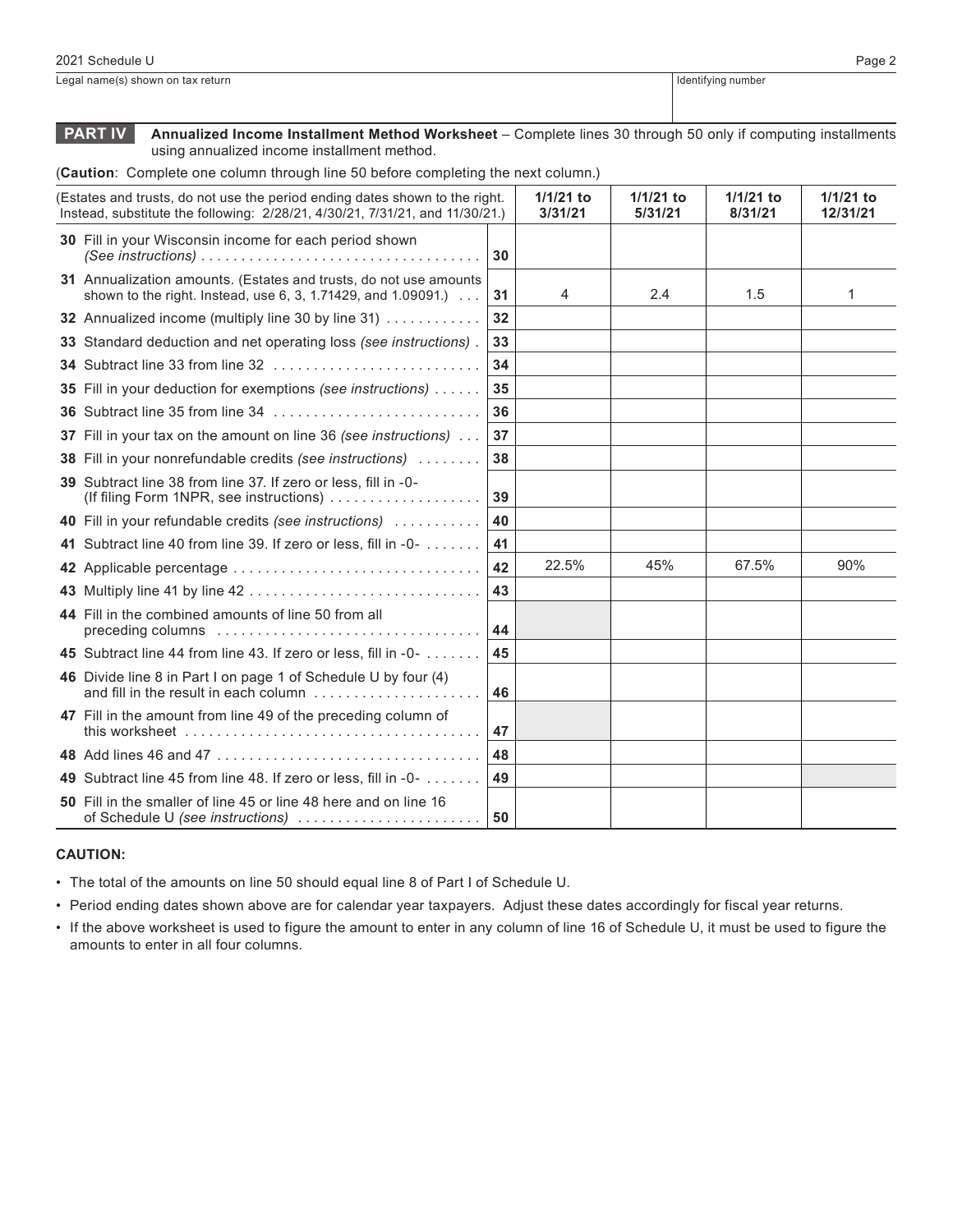# **2021 Wisconsin Schedule U Instructions**

## **Purpose of Schedule U**

Use Schedule U to see if you owe interest for underpaying your estimated tax and, if you do, to figure the amount of interest you owe. It may be used by individuals, partnerships, estates, and trusts (except trusts subject to the Wisconsin tax on unrelated business income must use Form U, *Underpayment of Estimated Tax by Corporations*).

## **Who Must Pay Underpayment Interest**

If you did not pay enough estimated tax by any due date, or if you did not have enough Wisconsin income tax withheld, you may be charged interest on the underpayment. This is true even if you have a refund when you file your tax return. Underpayment interest is figured separately for each due date. Therefore, you may owe underpayment interest for an earlier payment due date, even if you pay enough tax later to make up the underpayment.

In general, you may owe underpayment interest for 2021 if you did not pay at least the smaller of

- 90% of your current year (2021) tax liability, or
- 100% of your prior year (2020) tax liability if you filed a 2020 return that covered a full 12 months.

**Note:** The alternative to pay 100% of prior year tax liability does **not** apply to an estate or trust with taxable income of \$20,000 or more.

#### **Exception Codes**

You will not owe underpayment interest if the total tax shown on your 2021 return minus the amount of tax you paid through withholding is less than \$500. To determine whether you qualify for this exception, complete lines 1 through 6.

If this exception does not apply to you, see below for other exceptions which may apply.

Following are the exception codes to enter on your income tax return if they apply. If more than one exception code applies to you, enter the lowest applicable code number in the space.

| $\begin{vmatrix} \text{Code} \\ \text{02} \end{vmatrix}$ Prior full-year resident 12-month tax return was zero (page 1) |                                                                      | $\begin{vmatrix} \text{Code} \\ \text{07} \end{vmatrix}$ Active duty stationed outside U.S. (page 2) |
|-------------------------------------------------------------------------------------------------------------------------|----------------------------------------------------------------------|------------------------------------------------------------------------------------------------------|
| $\frac{[Code]}{03}$ Estate or grantor trust-within 2 years of date of death (page 1)                                    | $\begin{array}{ c c }\n\hline\n\text{Code} & \text{08}\n\end{array}$ | Tax not withheld evenly throughout the year (page 3)                                                 |
| $\begin{bmatrix} \text{Code} \\ \text{04} \end{bmatrix}$ Farming or fishing (page 1)                                    | $\begin{array}{c} \text{Code} \\ \textbf{09} \end{array}$            | Net operating loss (page 5)                                                                          |
| $\frac{\text{Code}}{\text{05}}$ Casualty, disaster, or other unusual circumstance (page 2)                              | $\begin{array}{ c c }\n\hline\n\text{Code} & \text{10}\n\end{array}$ | Federally-declared disaster or terroristic military<br>action (page 1)                               |
| $\begin{bmatrix} \text{Code} \\ \text{06} \end{bmatrix}$ Retired or disabled (page 2)                                   |                                                                      |                                                                                                      |

#### **Exceptions**

You will not have to pay underpayment interest if any one of the following applies:

- (1) You were a Wisconsin resident for the **entire** 2020 year, your tax liability for 2020 was zero, and your 2020 tax return was (or would have been had you been required to file) for a full 12 months. If you (and your spouse if filing a joint return) qualify for this exception, enter exception code "02" in the space on the underpayment interest line of your return.
- (2) The taxpayer is an estate or grantor trust funded on account of a decedent's death and the tax return is for a tax year that ends within two years after the date of death. Enter exception code "03" in the space on the underpayment interest line of Form 2.
- (3) Your gross income from farming or fishing during 2020 or 2021 is at least two-thirds of your total gross income and you file your 2021 Wisconsin return and pay the balance due on or before March 1, 2022. Enter exception code "04" in the space on the underpayment interest line of your return.

**Note:** Total gross income is the joint total gross income of a married couple filing a joint return.

(4) You qualify for an extension of time to file your 2021 federal return or make any of your federal estimated tax payments because of a federally-declared disaster or terroristic or military action. Enter exception code "10" in the space on the underpayment interest line of your return.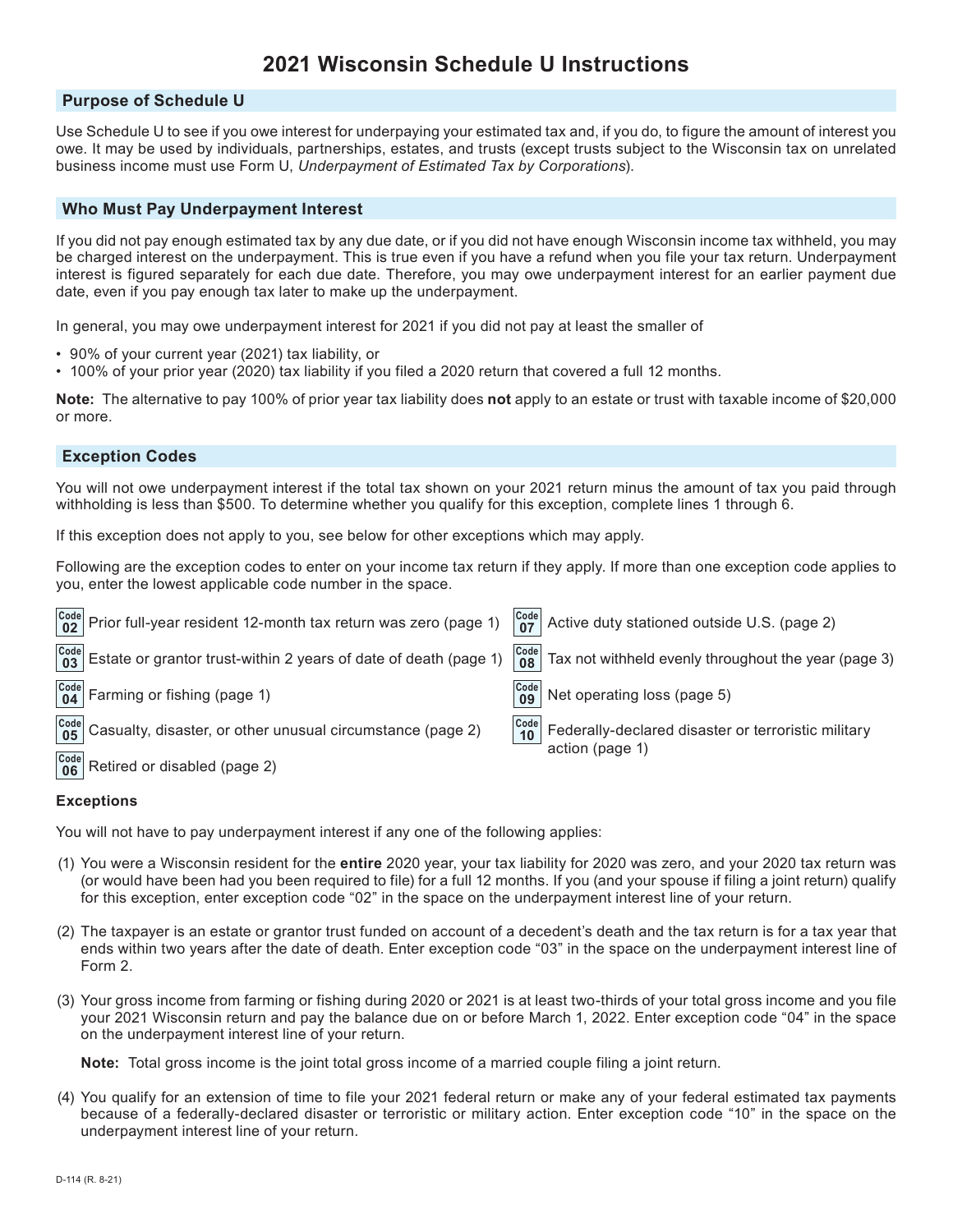## **Waiver of Underpayment Interest**

If you have an underpayment on line 20 for any payment due date, you may apply for a partial or total waiver of the interest for that underpayment if:

- You underpaid because of a casualty, disaster, or other unusual circumstance and exception (4) on page 1 does not apply to you (use exception code "05").
- In 2020 or 2021 you retired after age 62 or became disabled and your underpayment was due to reasonable cause and not willful neglect (use exception code "06").
- You were on active duty with the United States armed forces and were stationed outside the continental United States (use exception code "07").

To apply for a partial or total waiver, enter the appropriate exception code in the space on the underpayment interest line of your return.

If applying for a **partial waiver**, also complete lines 1 through 8 and 16 through 29 of Schedule U. Enclose Schedule U and an explanation of how you qualify for the waiver and how much of the underpayment interest should be waived with your return.

If applying for a **total waiver**, do not complete Schedule U. Instead, enclose an explanation with your return titled "Application for Waiver of Interest on Underpayment of Estimated Tax."

## **Part I – Required Annual Payment**

Complete lines 1 through 8 to figure your required annual payment.

**Note:** If you file an amended 2021 return, use the amounts shown on your amended return to figure your underpayment.

## **Line 2**

Fill in on line 2 the total of the refundable credits from your 2021 return (lines 26 through 31 of Form 1, lines 59 through 64 of Form 1NPR, or lines 14 and 15 of Form 2).

## **Line 7**

**Prior Year Tax** Figure your 2020 tax. Use the net tax from your 2020 return (line 19 of Form 1, line 53 of Form 1NPR, line 10 of Form 2, or line 1 of Form 3), less any refundable credits (from lines 27 through 32 of Form 1, lines 61 through 66 of Form 1NPR, or lines 14 and 15 of Form 2).

If your 2020 return was adjusted either by the department or by the filing of an amended return, use the adjusted amounts when determining your prior year tax.

**CAUTION** Do not complete line 7 if any one of the following applies. Instead, fill in the amount from line 4 on line 8.

- Your 2020 tax was for less than 12 months, or
- The taxpayer is an estate or trust and has 2021 taxable income of \$20,000 or more.

**Filing Status Change** If you are filing a joint return for 2021, but you did not file a joint return for 2020, add the tax shown on your 2020 return to the tax shown on your spouse's 2020 return and fill in the total on line 7.

If you filed a joint return for 2020 but you are not filing a joint return for 2021, your 2020 tax is your share of the tax on the joint return. To figure your share, first figure the tax both you and your spouse would have paid had you filed separate returns for 2020. Then multiply your joint tax liability by the following fraction:

Your separate tax liability

Both spouses' separate tax liabilities

## **Line 8**

If the amount on line 5 is equal to or more than the amount on line 8, do not complete the rest of Schedule U. You do not owe underpayment interest.

## **Part II – Short Method**

You may use the short method if:

- You made no Wisconsin estimated tax payments (or your only payments were withheld Wisconsin income tax), or
- You made estimated tax payments in four equal amounts by the due dates.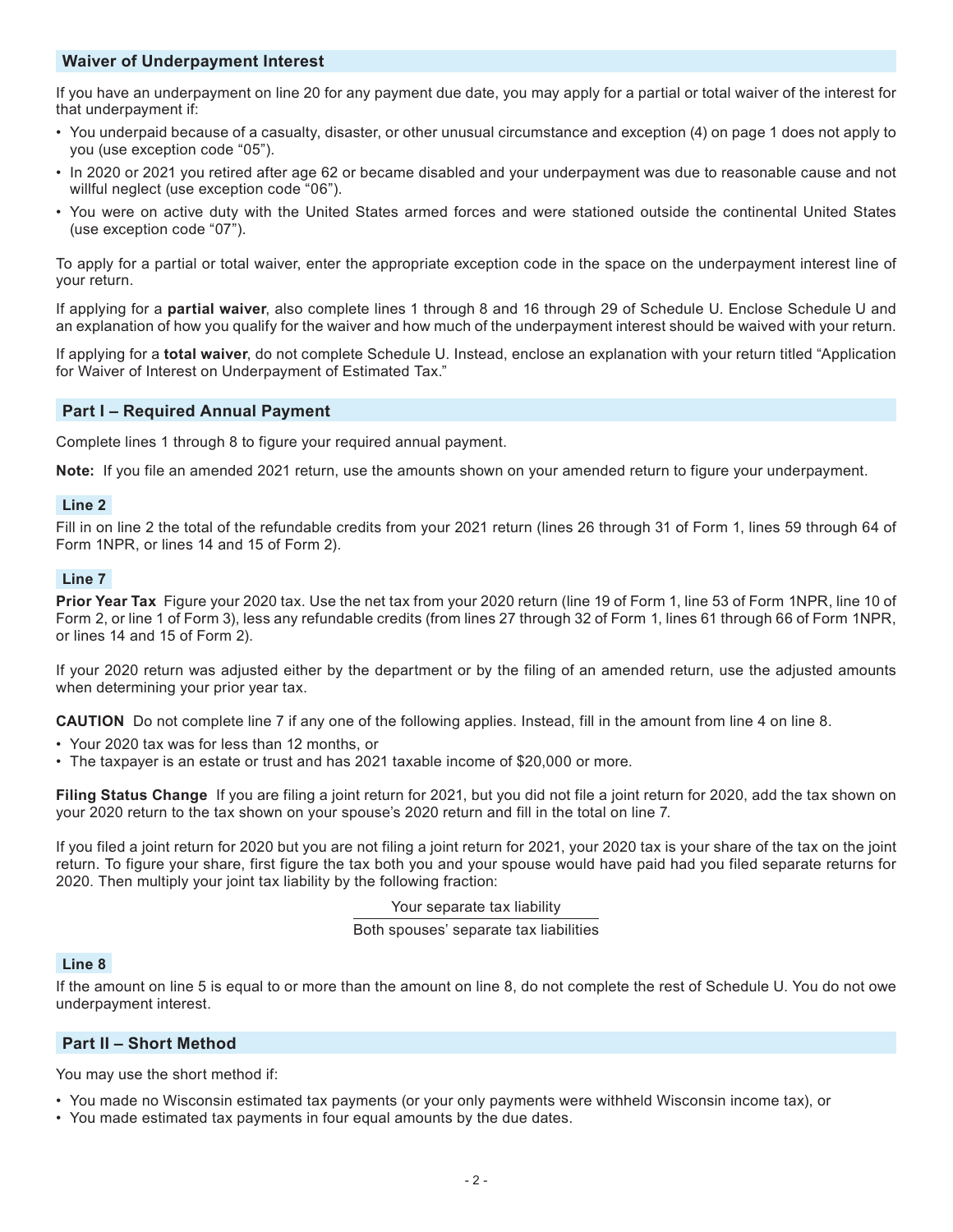**Note:** If any payment was made early, using the short method may cause you to pay more interest than the regular method. If the payment was only a few days early, the difference will generally be small.

Do not use the short method if:

- You made any of your estimated tax payments late, or
- You want to use the annualized income installment method (see Part IV), or
- You treat withholding as paid when it was actually withheld, instead of in four equal amounts, or
- You claim a waiver for any period (see "Waiver of Underpayment Interest" on page 2).

If you can use the short method, complete lines 9 through 15 and do not complete the rest of Schedule U. Otherwise, go on to Part III.

## **Part III – Regular Method**

Complete lines 16 through 29 to compute underpayment interest using the regular method.

## **Line 16**

**Required Installments** Divide the amount on line 8 by four (4) and fill in the result in each column.

## **Exceptions**

- If you did not receive your income evenly throughout the year, you may be able to lower the amount of your required installment for the due dates by using the annualized income installment method. See Part IV for further information.
- If your gross income from farming or fishing for 2020 or 2021 is at least two-thirds of your total gross income, fill in the amount from line 8 in the last column of line 16. Fill in 0 (zero) in the first three columns. Also, enter exception code "04" in the space on the underpayment interest line of your return. **Note:** A partnership cannot use exception code "04". Under sec. 71.09(1) (a), Wis. Stats., a farmer or fisher must be an individual, estate, or trust.

## **Line 17**

**Estimated Tax Paid** Fill in the estimated tax that you (and your spouse if filing a joint return) paid for each installment period. Do not fill in on line 17 any payment made after January 18, 2022. Any payment made after January 18, 2022, and before April 15, 2022, should be entered on line 22 as a late payment.

**Exception** If you file your 2021 income tax return and pay the balance due by January 31, 2022, that payment will be accepted as your January 18 installment payment.

#### **Line 18**

**Tax Withheld** You are considered to have paid one-fourth of any withheld Wisconsin income tax on each payment due date unless you can show otherwise. Fill in one-fourth of any withheld Wisconsin income tax in each of the four columns.

If your tax was not withheld evenly throughout the year, you may fill in the amounts actually withheld during each period. Also, enter exception code "08" in the space on the underpayment interest line of your return.

#### **Line 20**

**Underpayment** If line 20 is zero in all four columns, do not complete the rest of Schedule U. You do not have an underpayment. If there is any amount in any column of line 20, complete the rest of Part III.

## **Lines 22 and 23**

Complete lines 22 and 23 only if you have an overpayment on line 21 for one or more installment periods. If you carry back more than one overpayment to a prior installment period, fill in separately on line 22 each carryback used. Overpayments should be carried back and/or carried forward in the following order:

- 1. Any overpayment on line 21, column (a), should be carried forward to the next installment period with an underpayment and entered on line 23. Any remaining excess should be carried forward to the next installment period with an underpayment and entered on line 23, etc.
- 2. Any overpayment on line 21, column (b), should be carried back to an underpayment in column (a) and entered on line 22. Any remaining excess should be carried forward to the next installment period with an underpayment and entered on line 23.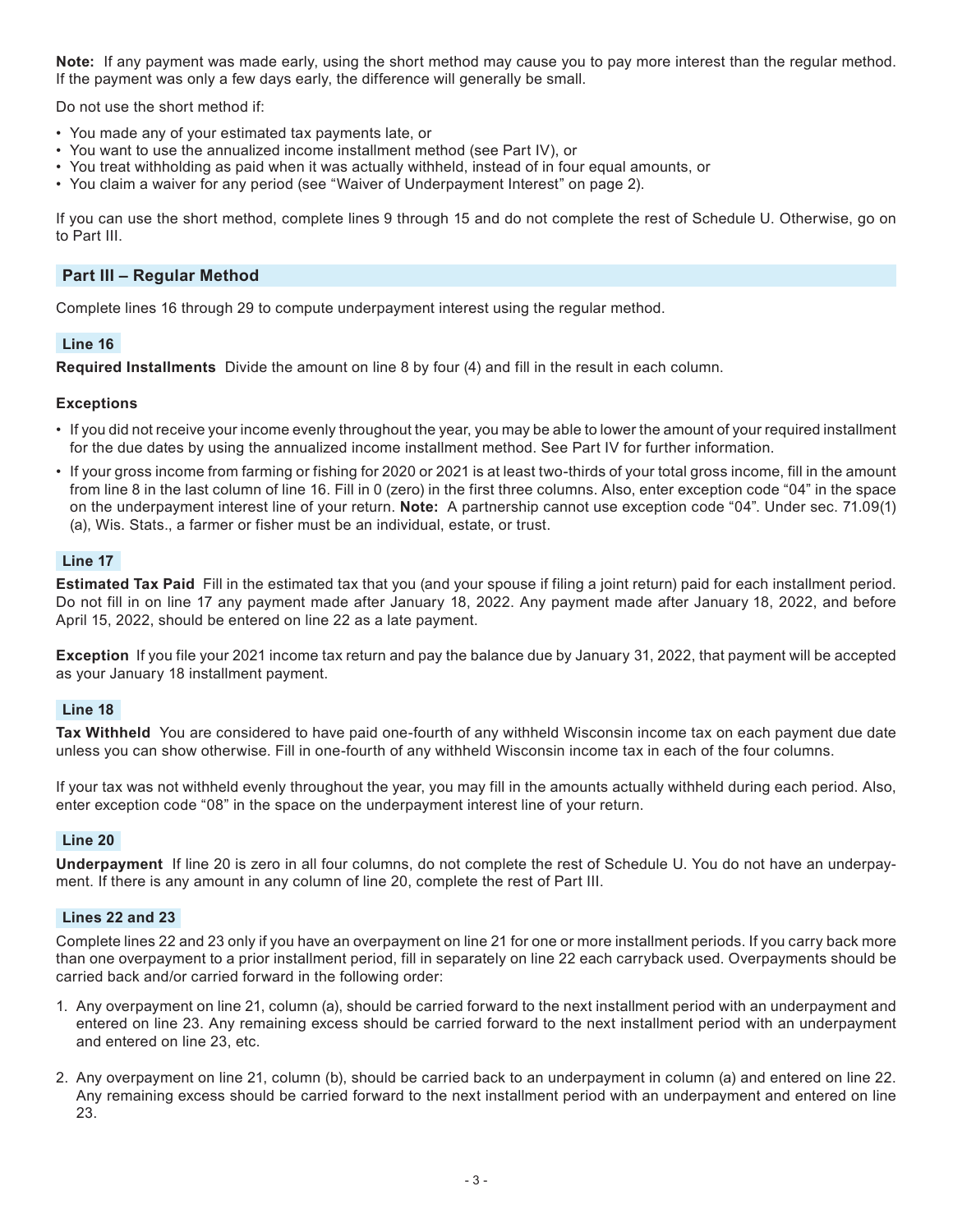- 3. Any overpayment on line 21, column (c), should be carried back to underpayment(s) in column (b), then column (a) and entered on line 22. Any remaining excess should be carried forward to an underpayment in column (d) and entered on line 23.
- 4. Any overpayment on line 21, column (d), should be carried back to underpayment(s) in column (c), then column (b), then column (a) and entered on line 22.

**Exception** If you made an estimated tax payment after January 18, 2022, but before April 15, 2022, fill in the amount of that payment on line 22 in column (c). However, do not fill in more than the amount on line 20. Any excess may be carried back to the next prior period, etc.

**CAUTION** If you have an overpayment in more than one column, see "Example of Carryforward and Carryback" for clarification of how to apply the overpayments to any underpayments.

## **Example of Carryforward**

Column (a), line 21, has an overpayment of \$1,000. Columns (b), (c), and (d), line 20, each have underpayments of \$400. First, carryforward \$400 of the overpayment from column (a) to column (b) by entering \$400 on line 23. Second, carryforward \$400 of the overpayment from column (a) to column (c) by entering \$400 on line 23. Lastly, carryforward the remaining overpayment of \$200 from column (a) to column (d) by entering \$200 on line 23.

|         | Column (a) | Column (b) | Column (c) | Column (d) |
|---------|------------|------------|------------|------------|
| Line 20 |            | \$400      | \$400      | \$400      |
| Line 21 | \$1,000    |            |            |            |
| Line 22 |            |            |            |            |
| Line 23 |            | \$400      | \$400      | \$200      |

## **Example of Carryback**

Columns (a), (b), and (c), line 20, each have underpayments of \$500. Column (d), line 21, has an overpayment of \$1,200. First, carryback \$500 from column (d) to column (c) by entering \$500 on line 22. Second, carryback \$500 from column (d) to column (b) by entering \$500 on line 22. Lastly, carryback the remaining overpayment of \$200 from column (d) to column (a) by entering \$200 on line 22.

|         | Column (a) | Column (b) | Column (c) | Column (d) |
|---------|------------|------------|------------|------------|
| Line 20 | \$500      | \$500      | \$500      |            |
| Line 21 |            |            |            | \$1,200    |
| Line 22 | \$200      | \$500      | \$500      |            |
| Line 23 |            |            |            |            |

## **Example of Carryforward and Carryback**

Both columns (a) and (c), line 21, have an overpayment of \$500. Both columns (b) and (d), line 20, have an underpayment of \$600. First, carryforward the overpayment of \$500 from column (a) to column (b) by entering \$500 on line 23. Second, carryback \$100 from column (c) to column (b) by entering \$100 on line 22. Lastly, carryforward the remaining overpayment of \$400 from column (c) to column (d) by entering \$400 on line 23.

|         | Column (a) | Column (b) | Column (c) | Column (d) |
|---------|------------|------------|------------|------------|
| Line 20 |            | \$600      |            | \$600      |
| Line 21 | \$500      |            | \$500      |            |
| Line 22 |            | \$100      |            |            |
| Line 23 |            | \$500      |            | \$400      |

## **Lines 25 through 29**

Complete lines 25 through 29 to determine the amount of interest due on the underpayment. Only complete lines 25 and 27 when an overpayment or late payment is carried back on line 22. If you apply more than one payment to a given installment, enclose a statement showing a separate computation for each payment.